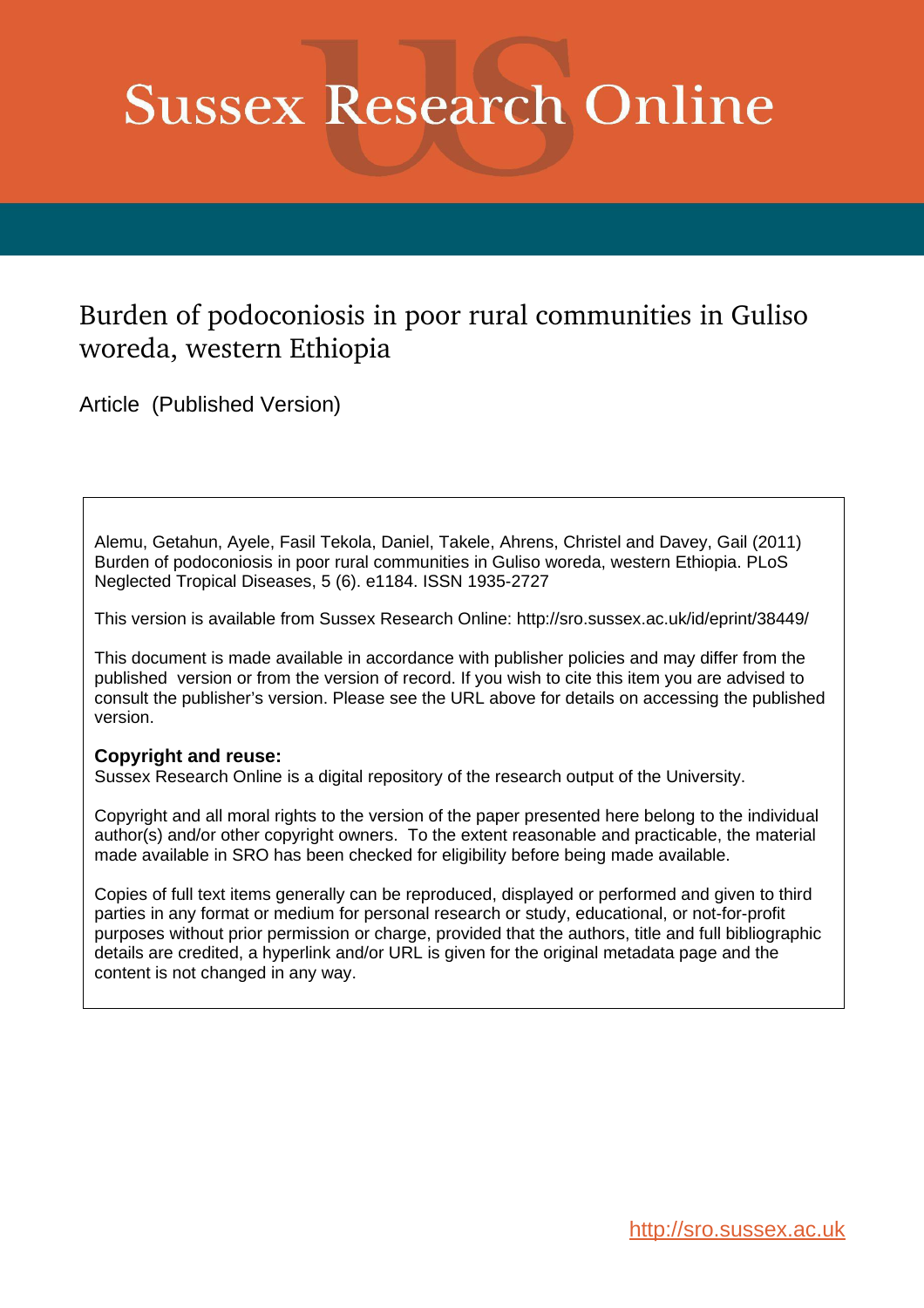# Burden of Podoconiosis in Poor Rural Communities in Gulliso woreda, West Ethiopia

### Getahun Alemu<sup>1</sup>, Fasil Tekola Ayele<sup>2</sup>\*, Takele Daniel<sup>3</sup>, Christel Ahrens<sup>4</sup>, Gail Davey<sup>5</sup>

1 SOS Children's Villages International, Addis Ababa, Ethiopia, 2 Center for Research on Genomics and Global Health, National Human Genome Research Institute, National Institutes of Health, Bethesda, Maryland, United States of America, 3 Addis Ababa Health Bureau, Addis Ababa, Ethiopia, 4 International Institute of Child Health, London, United Kingdom, 5 Brighton and Sussex Medical School, Brighton, United Kingdom

#### Abstract

Background: Podoconiosis is an environmental lymphoedema affecting people living and working barefoot on irritant red clay soil. Podoconiosis is relatively well described in southern Ethiopia, but remains neglected in other parts of the Ethiopian highlands. This study aimed to assess the burden of podoconiosis in rural communities in western Ethiopia.

Methodology/Principal Findings: A cross-sectional study was conducted in Gulliso woreda (district), west Ethiopia. A household survey in the 26 rural kebeles (villages) of this district was conducted to identify podoconiosis patients and to measure disease prevalence. A more detailed study was done in six randomly selected kebeles to describe clinical features of the disease, patients' experiences of foot hygiene, and shoe wearing practice. 1,935 cases of podoconiosis were registered, giving a prevalence of 2.8%. The prevalence was higher in those aged 15–64 years (5.2%) and in females than males (prevalence ratio 2.6:1). 90.3% of patients were in the 15–64 year age group. In the detailed study, 335 cases were interviewed and their feet assessed. The majority of patients were farmers, uneducated, and poor. Two-third of patients developed the disease before the age of thirty. Almost all patients (97.0%) had experienced adenolymphangitis (ALA - red, hot legs, swollen and painful groin) at least once during the previous year. Patients experienced an average of 5.5 ALA episodes annually, each of average 4.4 days, thus 24 working days were lost annually. The incidence of ALA in podoconiosis patients was higher than that reported for filariasis in other countries. Shoe wearing was limited mainly due to financial problems.

Conclusions: We have documented high podoconiosis prevalence, frequent adenolymphangitis and high disease-related morbidity in west Ethiopia. Interventions must be developed to prevent, treat and control podoconiosis, one of the core neglected tropical diseases in Ethiopia.

Citation: Alemu G, Tekola Ayele F, Daniel T, Ahrens C, Davey G (2011) Burden of Podoconiosis in Poor Rural Communities in Gulliso woreda, West Ethiopia. PLoS Negl Trop Dis 5(6): e1184. doi:10.1371/journal.pntd.0001184

Editor: John Owusu Gyapong, Ghana Health Service, Ghana

Received November 3, 2010; Accepted April 5, 2011; Published June 7, 2011

**Copyright:** © 2011 Alemu et al. This is an open-access article distributed under the terms of the Creative Commons Attribution License, which permits unrestricted use, distribution, and reproduction in any medium, provided the original author and source are credited.

Funding: This study was supported by the Wellcome Trust (grant #079791). The funders had no role in study design, data collection and analysis, decision to publish, or preparation of the manuscript.

Competing Interests: The authors have declared that no competing interests exist.

\* E-mail: ayeleft@mail.nih.gov

#### Introduction

Podoconiosis (endemic non-filarial elephantiasis) is a noninfectious geochemical disease caused by exposure of bare feet to red clay soil derived from volcanic rock. It results in progressive bilateral swelling of the lower legs. Podoconiosis is mostly a disease of agrarian people who work barefoot, particularly on red clay soils of volcanic areas [1,2,3,4]. Mineral particles, absorbed through the skin of the foot, are taken up into macrophages in the lower limb lymphatics and are thought to induce an inflammatory response in the lymphatic vessels, leading to fibrosis and obstruction of the vessel lumen [5].

Podoconiosis is widespread in highland areas of tropical Africa, Central America and northern India. It is considered to be a considerable public health problem in more than ten African countries including Uganda [6], Tanzania [7], Kenya [8], Rwanda, Burundi, Sudan, Ethiopia [9], Cameroon [1,10], and Equatorial Guinea [11].

It is estimated that the total number of cases per country is highest in Ethiopia [12,13,14,15]. In Ethiopia the basalt area covers more than  $200,000 \text{ km}^2$  which is approximately one-fifth of the land surface, and the fertility of the soil in such areas attracts an agricultural population of 20.5 million people [5]. Eleven million Ethiopians (18% of the population) are at risk through exposure to the irritant soil, and estimate based on prevalence data from an endemic area in southern Ethiopia suggests that between 500,000 and 1 million people are affected.

In Ethiopia most studies on podoconiosis have been conducted in Wolaita zone, southern Ethiopia. In Wolaita zone the prevalence of podoconiosis is over 5% [4,16], and people with podoconiosis are half as productive as controls, costing the zone more than US\$16million annually [17]. Furthermore, podoconiosis is one of the most stigmatizing health problems in the zone [18,19,20]. An epidemiological study in resettlement schemes of west Ethiopia showed that the prevalence of podoconiosis is higher in indigenous (9%) people than in settlers (5%). People from nonendemic areas develop disease on average 9 years after being moved to an endemic area [21]. Apart from this, there are no recent studies on podoconiosis in west Ethiopia in general and in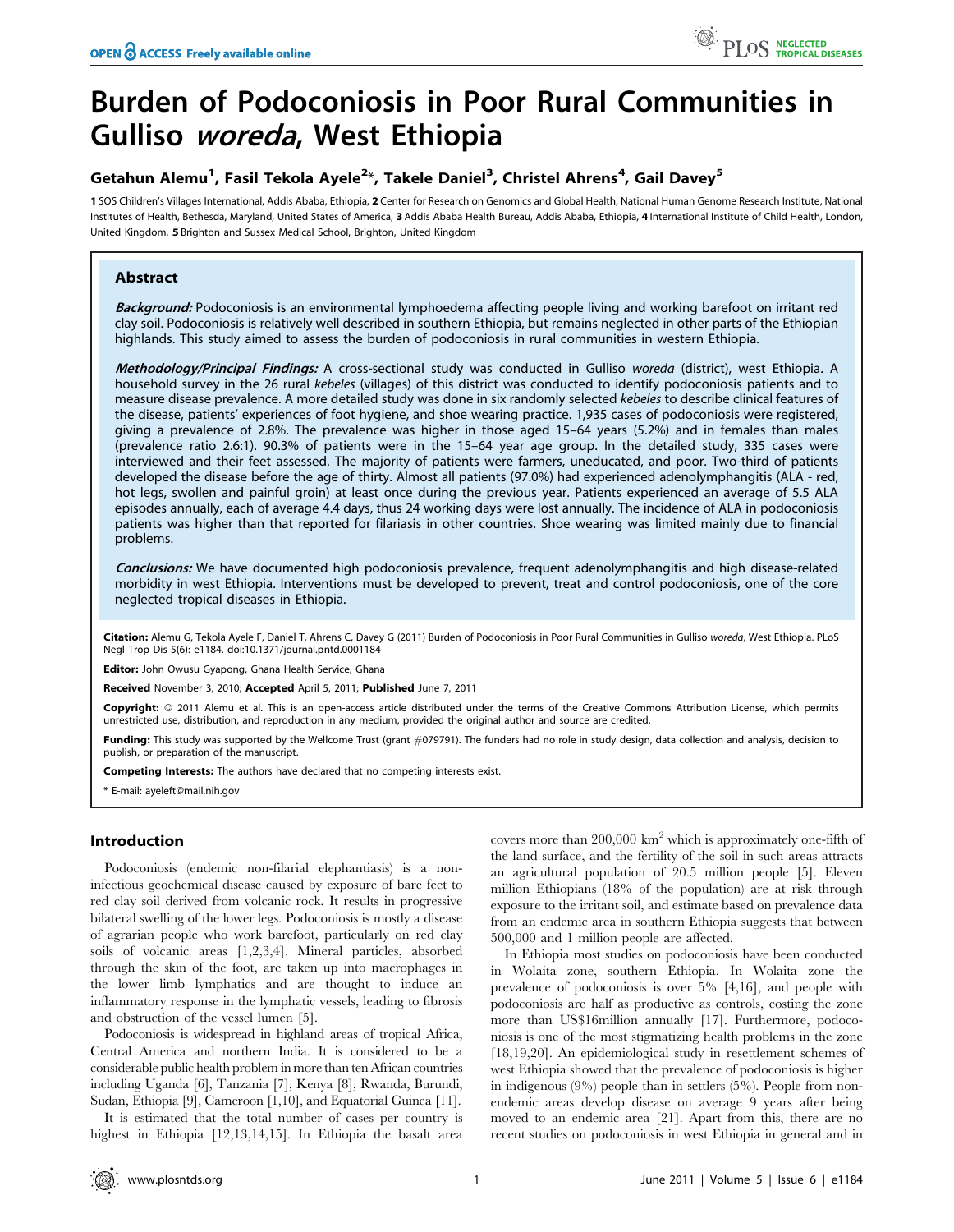#### Author Summary

Podoconiosis is a chronic non-infectious disease resulting in below-knee swelling of the legs in bare-footed people living in red clay soil areas. It is an important and yet neglected problem in tropical Africa, central and south America, and north India. Podoconiosis can be prevented by consistently wearing shoes and washing feet. We aimed to assess the burden of the disease, to characterize features of the disease, and to describe foot hygiene and shoe wearing practice of patients in west Ethiopia. First, we did a survey of the 26 rural villages. We identified 1,935 podoconiosis patients, giving a prevalence of 2.8%. Podoconiosis was twice as prevalent in females as males. Second, we did a more detailed study among 335 patients in six randomly selected villages. We found that the majority of patients were farmers, uneducated, and poor. The disease developed before the fourth decade of life and the majority of patients became bed-ridden because of frequent attacks of red, hot legs and swollen and painful groin. Shoe wearing was limited mainly due to lack of money. We conclude that podoconiosis imposes a huge burden in west Ethiopia, and recommend that interventions be developed to prevent, treat and control the disease.

West Wollega zone in particular where podoconiosis is common. The present study aims to determine the magnitude of podoconiosis in Gulliso woreda of West Wollega zone in terms of prevalence, socioeconomic impact, incidence/prevalence of associated morbidities, and to assess the experience and perspectives of patients regarding prevention and treatment.

#### Methods

#### Ethics statement

Ethical approval for the study was granted by the Ethical Review Committee of the Oromia Regional Health Bureau. Informed verbal consent was obtained from the study participants before conducting the study. When children aged under 18 years (the legal age for giving consent for research in Ethiopia) were encountered, consent was obtained from their parents or guardians, and assent was obtained from children aged 12 or above. The use of verbal consent was approved by the ethical review commitee because the majority of the study participants cannot read and write. During and at the end of the survey, enumerators and health workers provided health education about foot hygiene and foot wear to prevent podoconiosis and treat early stages of the disease. Cases with advanced form of the disease were advised to visit the nearest health facility (Ayira Hospital) for advanced care and treatment.

#### Study area

The study took place in Gulliso woreda (a government administrative unit, equivalent to a district), West Wollega zone, Oromia region of Ethiopia. The Woreda is located 500 km west of Addis Ababa, the capital city of Ethiopia, and has an altitude of 1,500–1,800 m above sea level. The population of the woreda is 69,856, of which 88.7% live in 26 rural kebeles and are subsistence farmers producing coffee as a cash crop.

For many decades the study population has had access to well functioning health services though hospital and clinics run by nongovernmental organizations. The population has also had aboveaverage primary and secondary education resulting in a relatively higher literacy rate than the national average for rural areas in Ethiopia.

#### Study design and sampling

The present study is a cross sectional quantitative study conducted in two phases. The first part of the study involved a survey of all households in the 26 rural kebeles (the smallest administrative unit/village in Ethiopia) of Gulliso woreda to identify podoconiosis patients. The head of the household was asked whether any member of the household had podoconiosis. When a case was reported in the household, his/her sex, age, and marital status were recorded, and both feet were clinically examined. Following this, the second part of the study was conducted in 6 kebeles selected using the simple random sampling method. Kebeles were allocated random numbers that were written in pieces of papers. All papers were rolled and shuffled in a hat, and six were drawn. The selected kebeles were Eka, Hawate Sutchi, Jarso Lalo, Sage Guji, Saka Jirbi, and Moga Kobera. All 335 patients identified in these kebeles were included in the study population. A structured questionnaire was administered to the identified patients to explore demographics of patients, features of disease, and previous experiences and future perspectives of patients on prevention and treatment methods of podoconiosis.

#### Data collection

The first part of the study was conducted by 26 health extension workers in government service in Gulliso woreda. The researchers trained the health extension workers on the nature, aetiology, treatment and prevention of podoconiosis. Practical training was also provided on clinical diagnosis and disease staging using a recently developed podoconiosis staging system [22]. A pre-test done in Gulliso town to test the skills of the health extension workers ensured reliability of their diagnostic skills. Following this, the health extension workers registered people with podoconiosis in their respective kebeles over a period of two weeks. In the second part of the study seven nurses led by a member of the research team administered a structured questionnaire to podoconiosis patients in the 6 selected kebeles.

Clinical characteristics included (i) disease onset; (ii) adenolymphangitis (ALA) defined as painful inflammation of the foot and leg with swollen lymph nodes and fever [14], and its consequence on patients' health seeking behaviour and morbidity; and (iii) clinical assessment of legs and feet of patients with regard to presence of mossy lesions (fluid filled or papylomatous horny lesions giving the skin a rough appearance [22]) and wounds. The largest circumference of the leg was measured using a tape to a precision level of the nearest centimeter between the level of the ankle and knee.

#### Data analysis

Data were entered and analysed using the Statistical Package for Social Sciences (SPSS) software v.10.0. Descriptive statistics was done using summary statistics such as frequency, mean/median, and summary figures and tables. The overall prevalence of podoconiosis was calculated as the ratio of the number of patients with podoconiosis and the total population in the surveyed kebeles. Statistical significance was tested using the Chi square test. The level of significance was set at  $\alpha$  of 0.05.

#### Results

#### Study population and disease related characteristics

Table 1 illustrates characteristics of podoconiosis affected individuals identified in the survey. Of 1,935 patients, 659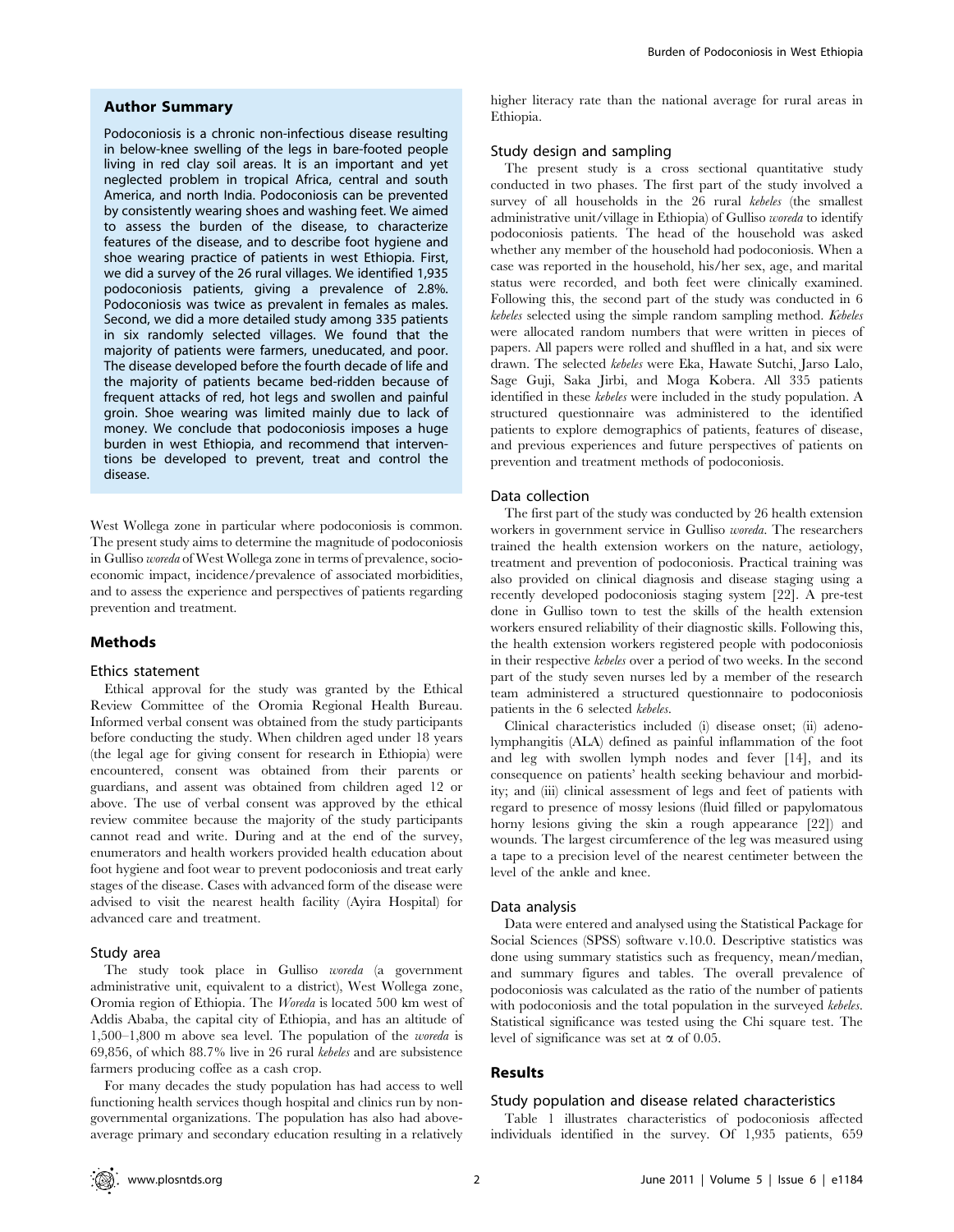(34.1%) were male, and the male to female prevalence ratio was 1:2.6, showing podoconiosis to be more than twice as prevalent among females as males. The age distribution of cases shows that 90.3% of the cases belonged to the economically productive age group ( $\chi^2$  = 31.7, p<0.001).

The overall prevalence of podoconiosis was 2.8% (1,935/ 69,465) (95% CI = 2.1% to 3.5%). The prevalence was even higher among the economically active age group of 15–64 years (5.2%). The prevalence was also higher in kebeles with non-settler population than those with recent settler population (2.8% vs. 1.4%,  $\chi^2 = 14.79$ , p $< 0.001$ ). The mean age of patients at the time of survey was 40.7 years. Of patients aged 18 years and above, 17.3% were never married.

Of 1,935 patients identified in the survey, 335 (17.3%) were approached for the detailed study in six randomly selected kebeles. Characteristics of the respondents are presented in Table 2. The detailed study subjects consisted of 243 (72.5%) females and 92 males (27.5%), giving a male to female ratio of 1:2.6. About 85% of the patients belonged to the economically active age group of 15–64 years. More than half of the patients had no formal education. The proportion of uneducated females was higher than that of males, and the difference was statistically significant  $(\chi^2 = 9.08, p = 0.003)$ . The majority (80.6%) of the study participants were farmers.

#### Features of disease

The average age of onset of podoconiosis was 26 years, and the average duration of illness between time of onset and time of interview was 17 years. Forty percent said the disease started before age 20 and two-thirds said it started before age 30. There was no statistical difference between the sexes with regard to onset of podoconiosis.

The majority of patients (325, 97%) had experienced adenolymphangitis at least once during the one year period preceding the date of interview. Patients reported an average of 5.5 such episodes/year and 96% said they had to stay in bed (mean 4.4 days/episode); meaning that on average each patient lost 24 days of activity per year (range, 0–192 days per year). During episodes of adenolymphangitis, the majority of patients sought treatment either at a clinic (56%) or a pharmacy (15%). The frequency and duration of ALA was higher in patients with larger circumference of the leg measured below the level of the knees ( $\chi^2$  = 5.94, p<0.05 and  $\chi^2$  = 6.67, p<0.01, respectively). Neither the frequency of attacks nor the duration of illness were significantly associated with age, sex, or age of onset of the illness.

Table 3 shows parameters used for clinical characterization. Mossy lesions were observed in 175 (53%) patients. It was more common among males (64%) than females (49%), and the difference was statistically significant  $(OR = 1.89, 95\%)$  $CI = 1.15-3.11$ ,  $p = 0.011$ ). Open wounds were present in 24 (7.2%) patients and were more common among patients that had mossy lesions than those without (12.6% vs. 1.3%, respectively;  $\chi^2$  = 15.6, p<0.001).

#### Factors related to footwear and personal hygiene

Respondents were asked about their experience of and attitudes towards footwear and personal hygiene, which are central to prevent, treat and control disease progression.

The majority of patients reported that they had no problem finding enough water and that it took an average of 10 minutes' walk to reach a water source. Two-thirds of patients reported washing their feet at least once per day, and 58% said they washed their feet with soap daily.

Of the study participants in the detailed study, 303 (96%) had worn shoes at least once in their life. The mean age when patients started wearing shoes was 23 years  $(\pm 15.9)$ , a time often coinciding with the onset of signs and symptoms of podoconiosis. The experience of wearing shoes did not vary between males and females. However, the type and quality of shoe worn varied, more males than females wearing the better quality and more expensive leather shoes (19.6% vs. 8.7%,  $\chi^2 = 7.4$ , p = 0.007). The times when people walked barefoot were in the field (22%), during rainy season  $(13\%)$  and at home  $(11\%)$  (Table 4).

#### **Discussion**

The present study showed that podoconiosis is a problem of public health importance in Gulliso woreda, west Ethiopia. The

**Table 1.** Characteristics of the surveyed population of podoconiois patients ( $n = 1,935$ ).

| Characteristic                                         | Category             | Male $(n = 659)$ | Female $(n = 1,276)$ | Overall (n = 1,935) |
|--------------------------------------------------------|----------------------|------------------|----------------------|---------------------|
| Average age in years                                   | Mean (s.d.)          | 43.4 (15.9)      | 39.3 (15.3)          | 40.7 (15.6)         |
|                                                        | Range                | $14 - 90$        | $6 - 95$             | $6 - 95$            |
| Age distribution, n (%)                                | $<$ 15               | 2(0.3)           | 10(0.8)              | 12(0.6)             |
|                                                        | $15 - 64^{\ddagger}$ | 563 (85.6)       | 1182 (92.7)          | 1745 (90.3)         |
|                                                        | >64                  | 93 (14.1)        | 83(6.5)              | 176(9.1)            |
| Marital status for those aged 18 years or above, n (%) | Never married        | 88 (13.7)        | 234 (19.2)           | 322 (17.3)          |
|                                                        | Others               | 555 (86.3)       | 984 (80.8)           | 1539 (82.7)         |
| Prevalence by age group,% (95% CI)                     | $<$ 15               | $0.02(0 - 0.04)$ | $0.08(0.03 - 0.13)$  | $0.05(0.02 - 0.08)$ |
|                                                        | $15 - 64$            | $3.5(2.1-4.9)$   | $6.8(5.4 - 8.2)$     | $5.2(4.2 - 6.2)$    |
|                                                        | >64                  | $2.3(1.5-3.1)$   | $3.2(2.1 - 4.3)$     | $2.7(2.0 - 3.4)$    |
| Prevalence by type of kebele, % (95% CI)               | Settler $#$          | $1.5(0.6 - 2.4)$ | $1.3(0.7-1.9)$       | $1.4(0.9-1.9)$      |
|                                                        | Non-settler          | $1.5(0.5 - 2.5)$ | $3.6(2.5 - 4.5)$     | $2.8(2.1 - 3.6)$    |
|                                                        | Overall <sup>3</sup> | $1.4(0.5-2.3)$   | $3.6(2.6 - 4.6)$     | $2.8(2.1 - 3.5)$    |

{ The economically active age group is defined as the population in the age group 15–64 years that is potentially economically active [23,24].

#Settler kebeles are Saka Jirbi and G/Ganka. <sup>1</sup>

<sup>§</sup>Prevalence of podoconiosis was calculated as the ratio of number of patients with podoconiosis and the total population in the surveyed 26 kebeles of Gulliso Woreda. doi:10.1371/journal.pntd.0001184.t001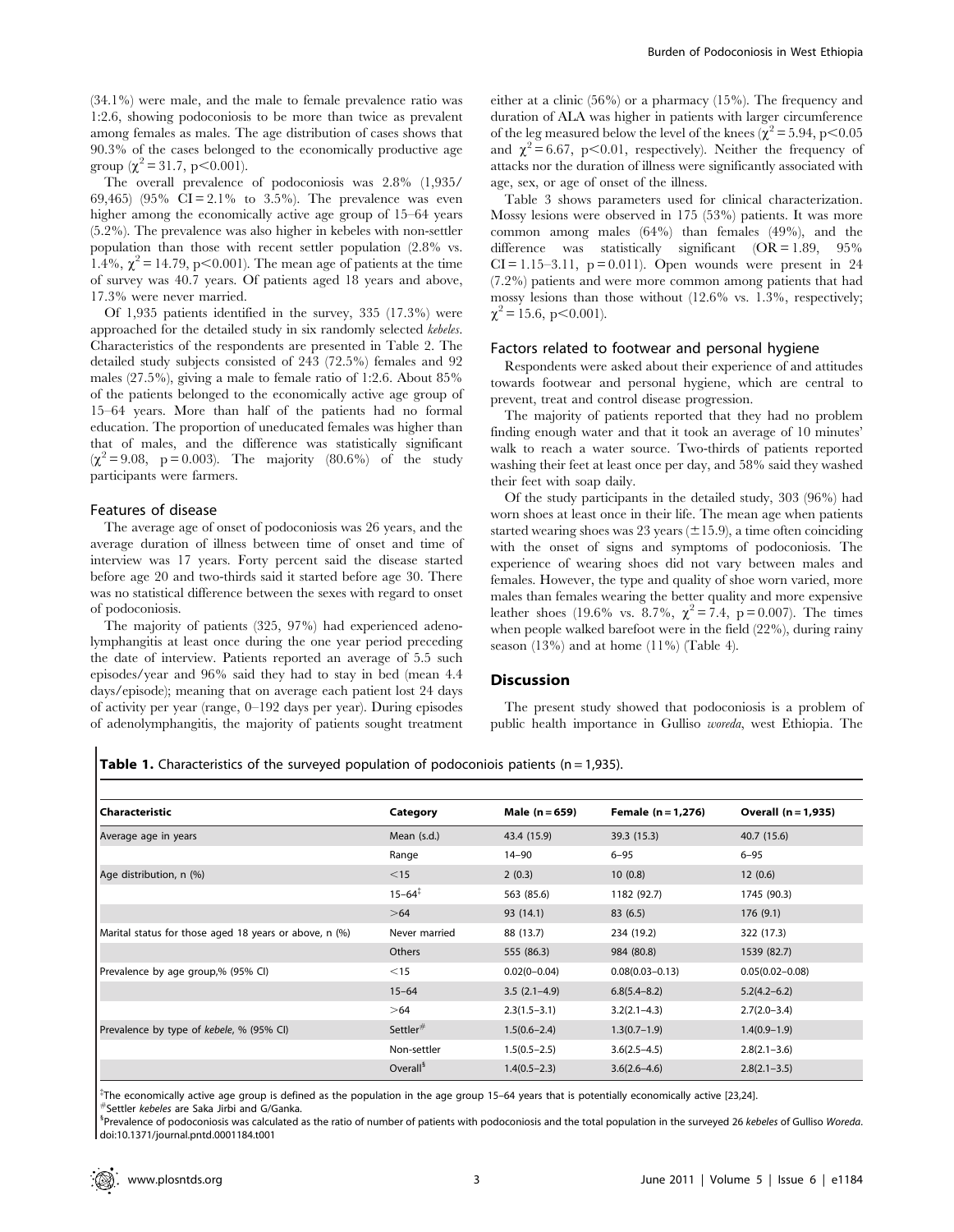**Table 2.** Characteristics of the study population that were interviewed,  $n = 335$ .

| Characteristic                                                      | Category            | Male $(n=92)$ | Female $(n=243)$ | Overall $(n = 335)$ |
|---------------------------------------------------------------------|---------------------|---------------|------------------|---------------------|
| Average age in years                                                | Mean $(\pm s.d.)$   | 49.6 (17.7)   | 40.5 (19.9)      | 43.0 (18.3)         |
|                                                                     | Median(range)       | 48 (15-98)    | $38(8-89)$       | $40(8-98)$          |
| Age distribution in years, n (%)                                    | $<$ 15              | 0(0.0)        | 3(1.2)           | 3(0.9)              |
|                                                                     | $15 - 64$           | 71 (77.2)     | 212 (87.2)       | 283 (84.5)          |
|                                                                     | >64                 | 21(22.8)      | 28(11.5)         | 49 (14.6)           |
| Read and write                                                      | Yes                 | 54 (58.7)     | 98 (40.3)        | 152 (45.4)          |
|                                                                     | No                  | 38 (41.3)     | 145 (59.7)       | 183 (54.6)          |
| Level of education completed (for those that<br>can read and write) | 4th grade or below  | 33(61.1)      | 57 (58.2)        | 90 (59.2)           |
|                                                                     | Grade 4-8           | 19 (35.2)     | 36(36.7)         | 55 (36.2)           |
|                                                                     | Grade 9-10          | 1(1.9)        | 4(4.1)           | 5(3.3)              |
|                                                                     | College and above   | 1(1.9)        | 1(1.0)           | 2(1.3)              |
| Occupation                                                          | Farmer              | 59 (83.1)     | 169 (79.7)       | 228 (80.6)          |
|                                                                     | Daily laborer       | 7(9.9)        | 19(9.0)          | 26(9.2)             |
|                                                                     | Others <sup>§</sup> | 5(7.0)        | 24 (11.3)        | 29 (10.2)           |

<sup>§</sup>Others include- retired (2.4%); student (2.4%); collecting fire wood (2.1%); begging (1.5%). doi:10.1371/journal.pntd.0001184.t002

prevalence of podoconiosis in Gulliso woreda (2.8%) is lower than reports from Wolaita zone, southern Ethiopia (5.5%) [4]. One of the limitations of our study is that it reported only cases of podoconiosis with overtly swollen legs. In addition, cases were examined only when they were reported by the head of the household. Given the stigma associated with podoconiosis, a number of patients may not have shown themselves to the study team. This may have resulted in an underestimate of the prevalence of podoconiosis. Moreover, the study woreda has relatively better access to education and health care, and is not likely to represent the most remote woredas in the zone or region, where higher prevalence rates are expected. It is possible that disease incidence has declined with better education, more shoe wearing and access to health care when compared to the other study areas. Recent studies also indicated the role of genetic factors in podoconiosis [23], and differences in disease prevalence among various population groups may be due to differences in frequency of genetic variants that confer susceptibility to podoconiosis. The

| Feature                                     | Category  | Male      | Female     | Overall    |
|---------------------------------------------|-----------|-----------|------------|------------|
| Mossy lesion $(n = 331)$                    | Present   | 59 (64.0) | 116 (49.0) | 175 (53.0) |
|                                             | Absent    | 33 (36.0) | 123 (51.0) | 156 (47.0) |
| Open wound $(n = 333)$                      | Present   | 7(8.0)    | 17(7.0)    | 24(7.0)    |
|                                             | Absent    | 85 (92.0) | 224 (93.0) | 309 (93.0) |
| Right leg circumference<br>$(cm) (n = 303)$ | $21 - 25$ | 8(9.0)    | 18 (8.0)   | 26(9.0)    |
|                                             | $26 - 36$ | 76 (86.0) | 185 (86.0) | 262 (87.0) |
|                                             | $37 - 47$ | 4(5.0)    | 10(5.0)    | 14(5.0)    |
| Left leg circumference<br>(cm) (n = 296)    | $21 - 25$ | 9(11.0)   | 20 (9.0)   | 29 (10.0)  |
|                                             | $26 - 36$ | 72 (87.0) | 178 (84.0) | 250 (85.0) |
|                                             | $37 - 47$ | 2(2.0)    | 15 (7.0)   | 17 (6.0)   |

doi:10.1371/journal.pntd.0001184.t003

prevalence of the disease in the woreda is still higher than that of all forms of tuberculosis (estimated to be 579 per 100,000 population for Ethiopia) [24] and HIV/AIDS (2.0% in Oromia region) [25]. As reported in other studies, the disease starts in the second and third decades of life and its prevalence and severity increases up to the  $6<sup>th</sup>$  decade of life, corroborating the suggestion that podoconiosis is a chronic condition that disables but rarely kills [16]. The prevalence of podoconiosis was much lower in villages dominated by settler populations. An epidemiological study in resettlement schemes of west Ethiopia showed that prevalence of podoconiosis is higher in indigenous people than in settlers (9.0% vs. 5.0%). People from non-endemic areas develop disease on average 9 years after being moved to an endemic area [21]. Moreover, observations in our survey showed that the kebeles with settler populations had higher use of footwear, better personal hygiene practices and a relatively advanced standard of living.

Interestingly, the prevalence of podoconiosis was higher among females than males similar to the studies in Ocholo (1:4.2) [26], Wolaita (1:1.4) [14] and Pawe (1:1.4) [27]. An epidemiological study in settler populations in Keffa region [21] showed male predominance. Our survey also showed that in the two kebeles with settler populations the prevalence was slightly higher among males than females, but the difference was not statistically significant. In contrast, a more recent community based survey in Wolaita zone reported that the prevalence in males and females is similar [4]. The study also reported that 10% of women were not willing to be examined due to modesty, and this may have underestimated the prevalence in women. Our survey showed that early stages of podoconiosis were more common in women and severe forms of the disease and mossy lesions were more prevalent in men. This may be because females look for help earlier, as appearance constitutes a greater motivation for them. Moreover, women may have a better access to rinsing water during their routine activities in the household such as fetching water and washing clothes. This curbs progression of the disease to the advanced stages. Men may be indifferent to the condition initially, so do not look for care and do not look after the leg. Once the disease becomes severe they will also admit to having the condition.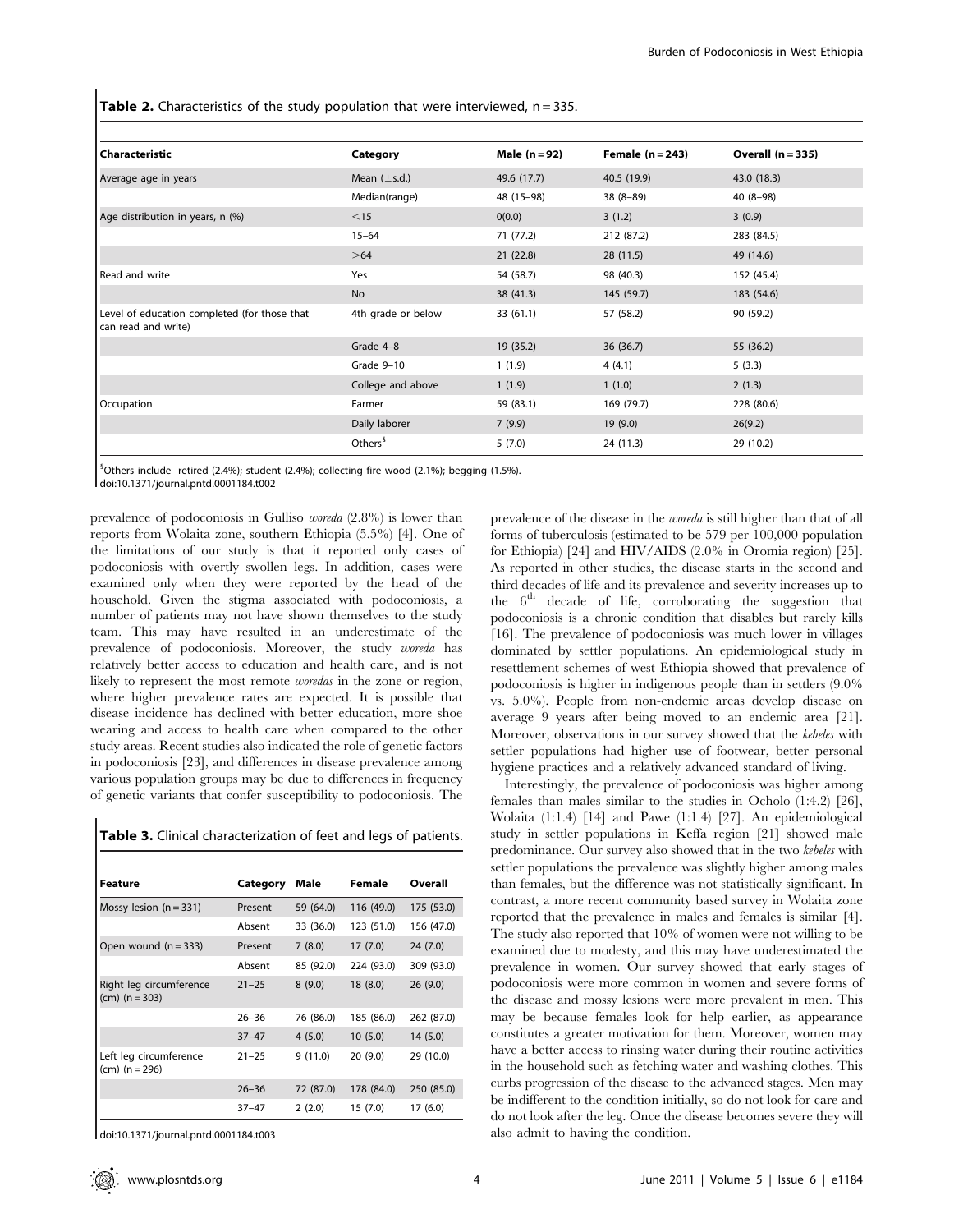Table 4. Factors related to footwear and personal hygiene.

| <b>Feature</b>                                  | Category                                                  | Male       | Female     | Overall     |
|-------------------------------------------------|-----------------------------------------------------------|------------|------------|-------------|
| Access to water for<br>washing feet             | Perceived to have access to enough water (n, %)           | 88 (98.0)  | 230 (95.0) | 318 (95.5)  |
|                                                 | Minutes' walk to access water for washing (mean, s.d.)    | 9.5(7.0)   | 10.2(9.0)  | 10.0(8.5)   |
| Foot washing habit                              | Practice of washing feet at least once per day (n, %)     | 86 (94.0)  | 227 (95.0) | 313 (94.8)  |
|                                                 | Frequency of washing feet per day (mean, s.d.)            | 1.7(0.8)   | 1.7(0.8)   | 1.7(0.8)    |
|                                                 | Frequency of washing feet with soap per week (mean, s.d.) | 4.7(2.7)   | 5.2(3.4)   | 5.1(3.2)    |
|                                                 | Practice of washing feet with soap daily (n, %)           | 43 (50.0)  | 139 (61.0) | 182 (58.2)  |
| Footwear history                                | Has ever worn footwear (n, %)                             | 88 (98.0)  | 215 (95.0) | 303 (96.0)  |
|                                                 | Age footwear first worn (mean, s.d.)                      | 22.8(15.3) | 22.9(16.3) | 22.9 (15.9) |
|                                                 | Worn footwear at time of interview (n, %)                 | 85(94.0)   | 218 (90.5) | 303 (91.0)  |
|                                                 | Pairs of shoes owned (mean, s.d.)                         | 1.8(0.92)  | 1.7(0.85)  | 1.7(0.87)   |
|                                                 | Pairs of shoes needed per year (mean, s.d.)               | 2.9(0.9)   | 2.8(0.9)   | 2.8(0.9)    |
| Type of footwear at time<br>of interview (n, %) | Hard plastic                                              | 40 (43.5)  | 78 (32.4)  | 118 (35.4)  |
|                                                 | <b>EVA</b>                                                | 21(22.8)   | 72 (29.9)  | 93 (27.9)   |
|                                                 | Canvas                                                    | 6(6.5)     | 44 (18.3)  | 50 (15.0)   |
|                                                 | Leather                                                   | 18 (19.6)  | 21(8.7)    | 39 (12.0)   |
|                                                 | Barefoot                                                  | 7(7.6)     | 23(9.5)    | 30(9.0)     |
| Situations when shoes<br>are not worn (n, %)    | In the field                                              | 20(21.7)   | 41 (16.7)  | 61(18.2)    |
|                                                 | During rainy season                                       | 14 (15.2)  | 31(12.7)   | 45 (13.4)   |
|                                                 | At home                                                   | 11(12.0)   | 26(10.6)   | 37(11.0)    |
|                                                 | Never walks barefoot                                      | 62 (67.4)  | 159 (64.9) | 221 (66.0)  |

doi:10.1371/journal.pntd.0001184.t004

One of the most important findings of this study is the high frequency of acute episodes of adenolymphangitis in 97% of the study population. Most patients sought medical treatment for acute episodes. Many described the occurrence of monthly episodes as coming always during 'chagino', the local term to describe the time when the moon is absent. The study documented frequent acute attacks among patients, probably more frequent than those of malaria which is currently declining in the woreda. The associated symptoms and the subsequent exhaustion that lasts for days [13] cause serious morbidity and long absence from productive work. This presents further evidence of the widely held opinion that podoconiosis aggravates poverty due to working days lost (almost one month/year) and expenditure on health care, often ineffective. The incidence of adenolymphangitis and the resulting incapacitation found in our study was higher than that reported for filariasis in southeast Tanzania [28], south India [29], and Papua New Guinea [30]. Acute attacks of ALA were significantly positively associated with leg circumference. The larger the swelling, the less likely the person to find adequate footwear, leaving the legs more exposed to soil and predisposed to acute attacks.

The socio-economic impact of the disease is high. Of 10 patients, nine belonged to the economically active age group. Previous studies also showed the huge economic burden of podoconiosis [17], and high prevalence of the disease among the economically active age group [4]. Over half of the study subjects in our survey were uneducated, the rate being even higher among females. Moreover, the proportion of unmarried women among all patients was significantly higher than the proportion for rural Oromia region (19.2% vs. 6.1%,  $\chi^2 = 12.5$ , p $\leq 0.001$ ), indicating stigmatisation [31]. Previous studies demonstrated several manifestations of social stigma among podoconiosis endemic communities [18,32]. The disease leads to social exclusion of individuals and their families, e.g. school dropout, lack of marriage prospects, exclusion from community events. Social exclusion also leads to the invisibility of podoconiosis. The belief that effective treatment does not exist may discourage patients and health workers. These may be some of the factors that help explain the lack of attention paid to this important and common disease by researchers, policy makers, and health professionals.

The World Health Organization defines access to drinking water as the availability of at least 20 litres of water per person per day within a round trip walking distance of 30 minutes [33]. Accordingly, the patients in our survey are at a reasonable distance from the source of water (20 minutes round trip), but may not have access to adequate water. The use of protective shoes, combined with consistent washing with soap and water was uncommon among study subjects. There were also gender disparities in the quality of shoes worn. Disproportionately fewer females wore the better quality leather shoes compared to males.

In conclusion, we have documented high podoconiosis prevalence, frequent adenolymphangitis and high disease-related morbidity in west Ethiopia. This was evidenced by the high prevalence of the disease, incidence of adenolymphangitis and the associated socio-economic impact. Interventions must be developed to raise awareness of podoconiosis, to prevent, treat and control the disease. The higher prevalence among women implies that women's development and empowerment programs that operate in west Ethiopia must embrace podoconiosis prevention and control programs. Furthermore, podoconiosis control and